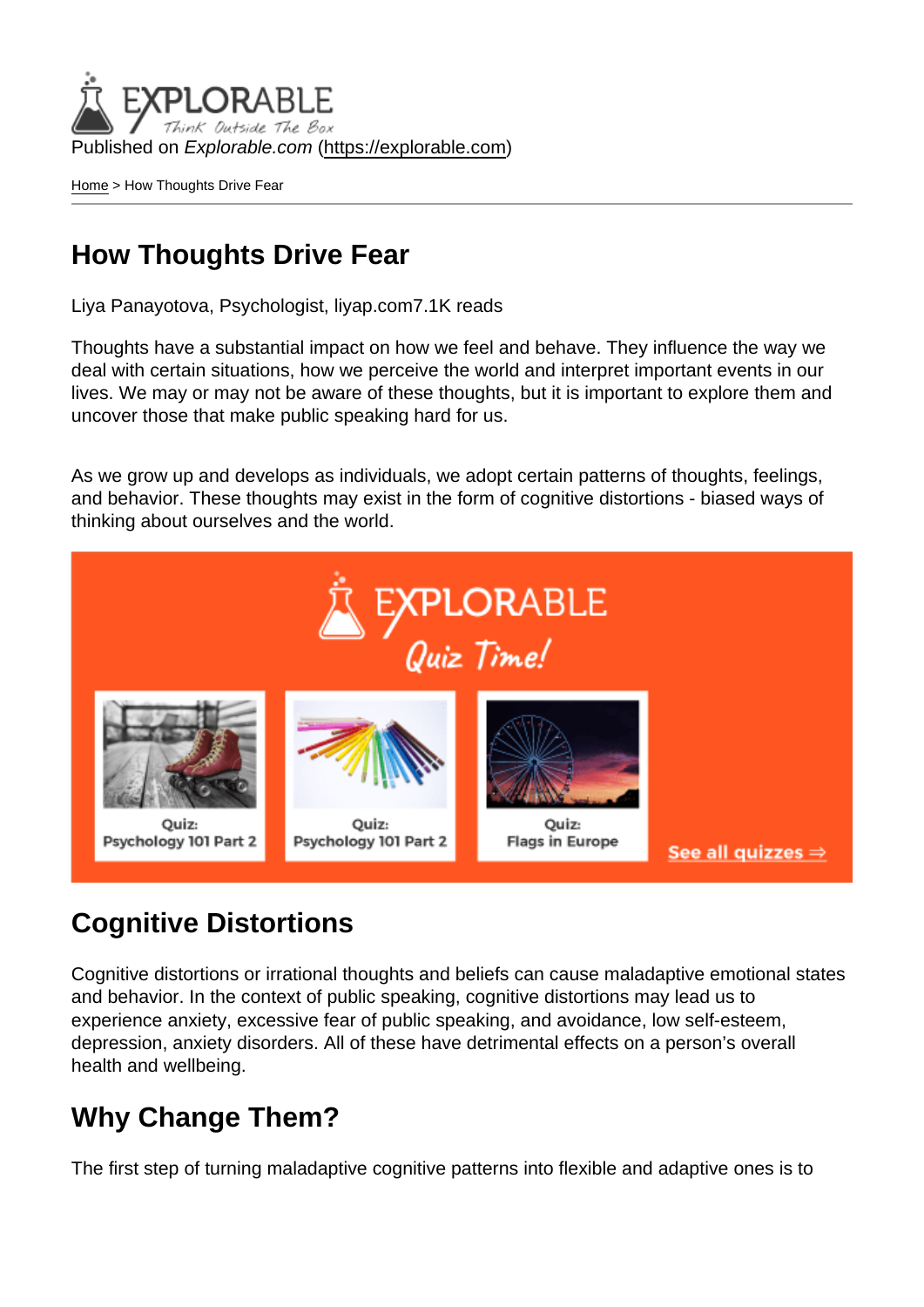become aware of them. By doing so, we can make our thinking more objective and rational. Furthermore, addressing your cognitive distortions in a systematic and structured way will inevitably lead to more flexible and fulfilling emotional, as well as behavioral experiences.

Let's first focus on the list of the most common cognitive distortions, and then we'll examine the way to identify these which may be at the base of your fear of public speaking.

#### **The Most Common Cognitive Distortions**

- **All-or-nothing thinkin**g Refers to seeing things either as black or white. For example, if your public speech isn't perfect, you perceive it as a total failure.
- **Overgeneralization** One negative event you see as a fixed pattern that will follow you through all future events; a relatively insignificant event may be transformed into a sweeping generalization. For instance, "I was felt anxious before my speech, so that must mean that I will never be able to speak in public."
- **Labeling and Mislabeling** This is an extreme form of overgeneralization. For example, when your public speech isn't perfect, not only that you see it as a failure, but you label yourself as a loser. Mislabeling includes the use of language that is very saturated with emotions, especially negative ones.
- **Mind Reading** A form of jumping to conclusions, in which you conclude that someone thinks in a certain way, without making sure you have evidence, or considering other options. For instance, one may conclude that his colleagues are disinterested in his speech, when they didn't specifically say so or show it in any way.
- **Catastrophizing** Revolves around expecting a disaster to happen. It has forms of magnifying or minimizing. For example, you are convinced that your public speech will be disastrous, so you are magnifying its importance and impact on your entire life, and minimizing your other qualities and positive experiences.
- **Personalization**  This cognitive distortion refers to seeing yourself as the cause of the negative behaviors, thought and emotions that others have while, in reality, there may be more realistic explanations. For instance, your boss's face may be sour while you present, which may cause you to believe that he dislikes his presentation, while he may simply be having a headache.
- **Imperative Statements** These include "should" and "must" beliefs and are an excellent way to make yourself and others feel guilty, even if there's no reason. They include all the things you firmly believe you should, must or ought to do or accomplish: "I have got to be funnier, while presenting". They can be directed toward other people, too. For example: "People must respect me" is one of these. Emotional consequences are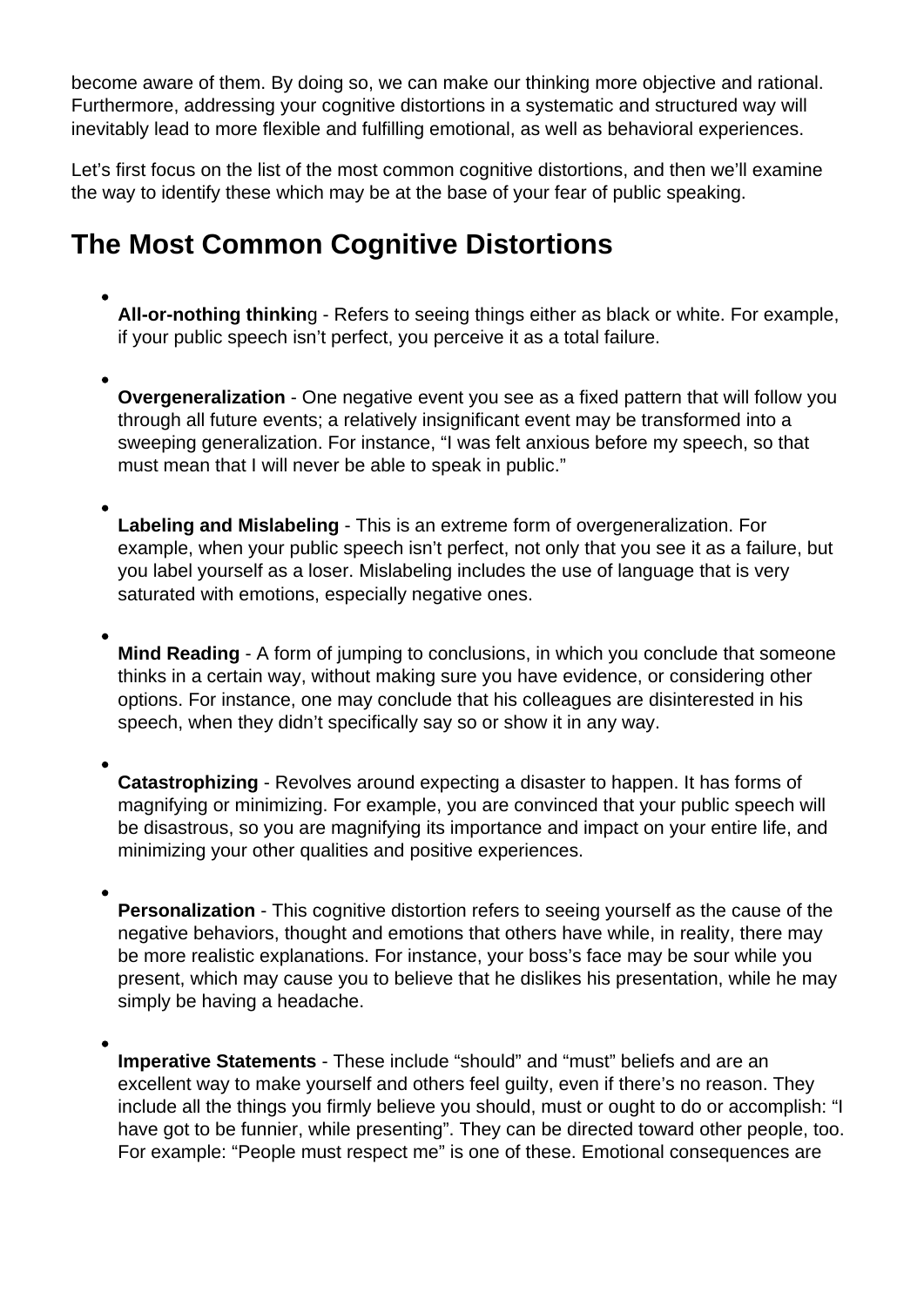anger and frustration, whenever people aren't responding to your demands.

- **Emotional Reasoning** Refers to the assumption that your negative emotions are a realistic reflection of the current circumstances or the future. For example, "If I feel nervous about my public speech, therefore it is going to be a disaster".
- **Disqualifying the Positive** Although positive occurrences do indeed exist in your life, you may tend to ignore them or write them off as being caused by external factors. For instance, you may consider those times when everyone has thoroughly enjoyed your speeches, to be flukes or lucky coincidences.
- **Magnification/Minimization** Refers to the tendency to magnify the negatives of yourself/a situation/others and minimize the positive aspects. For example, "Sally said that everyone loved my speech, but I they didn't clap that much and how could anyone enjoy listening to someone like me, who makes mistakes all the time."
- **Mental Filter** Concentrating on one small, negative detail, rather than other, positive aspects of the situation. For example, people may have clapped very hard after your speech, asked thoughtful questions, and congratulated you after, but all that matters to you may be that you stuttered ones, during the speech, out of nervousness.
- **Tunnel Vision** Refers to a tendency of going down a spiral of negativity, by only seeing what is bad about yourself/others/the circumstances. For example, "My colleagues are terrible listeners, the topic I have to present I dull, and I always sweat so much when I present."

# **Identify Your Cognitive Distortions**

The first step in identifying your cognitive distortions is to write down your feelings, thoughts and cognitive distortions related to public speaking. For that purpose you can use this worksheet:

| <b>FEELINGS:</b> | THOUGHTS: |
|------------------|-----------|
|                  |           |
|                  |           |

In the first column, you should write down your feelings, including physical and emotional experiences.

In the second column, you should focus on thoughts accompanied with the feelings from the first column.

Think about the examples that were included in the list of cognitive distortions. Those are the